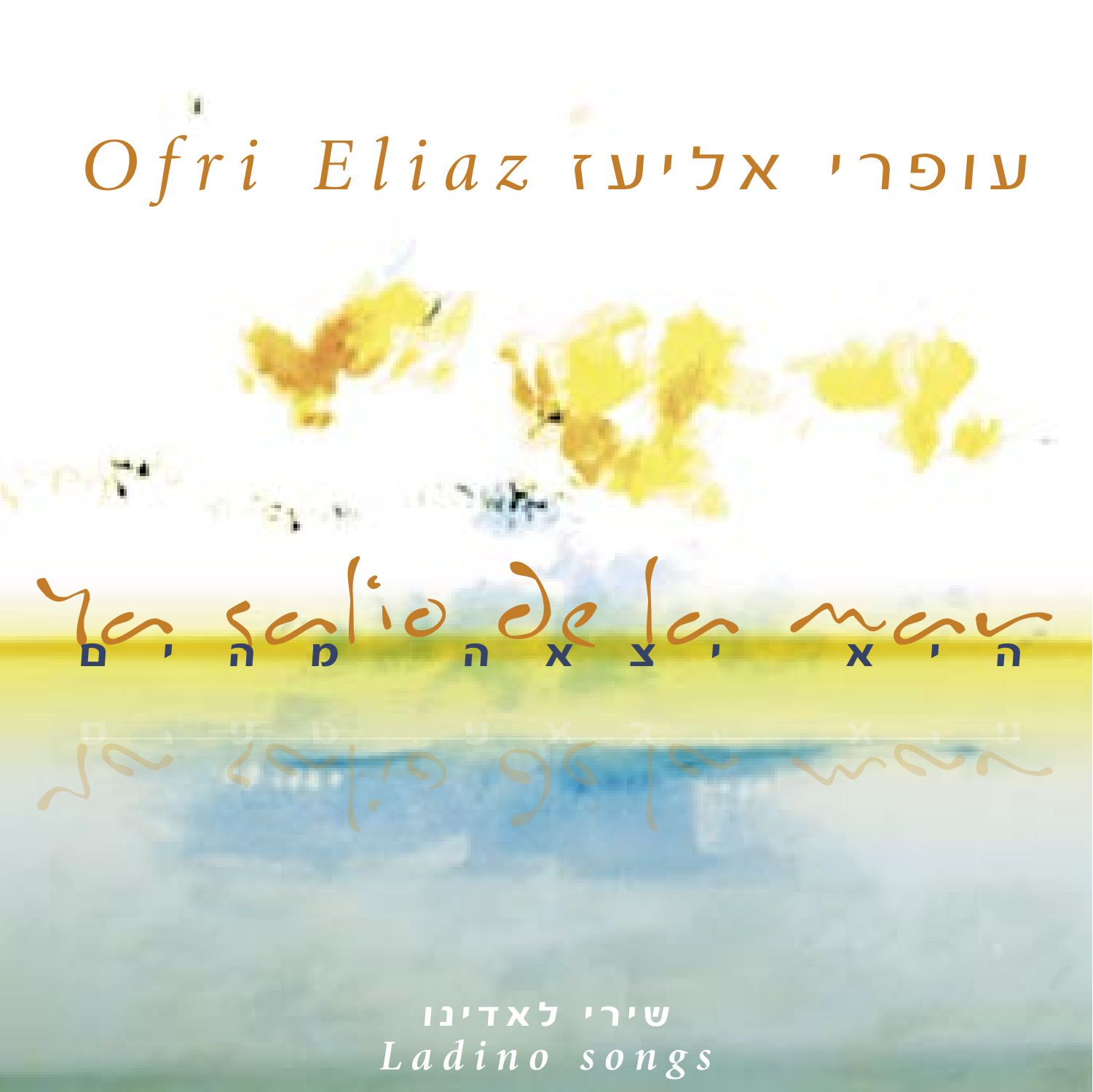הדיסק מוקדש לזכרו של אבי, שאהבתו למוזיקה השפיעה עמוקות על חיי.

זה הזמן להודות לכל האנשים הנפלאים שהיו מעורבים בפרויקט הזה בצורה זו או אחרת: לאלכס. עבור השנים הטובות שלנו. לשי בכר. עבור הזמו. המאמץ וההשראה שהבאת לסטודיו. ליעקב ונחמה בורק עבור התמיכה. תודה שהאמנתם בי. להרולד וינשטין ז''ל עבור תמיכתו בפרויקט. לאמא ויורלי ויח הררה אהרה וירור הרל לילנה מהמרכז לקליטת אומנים עולים - עבור הרצון הטוב. למקס פרנסטון, ג'ואל ברסלר, עמוס הופמן, ג'ושוע לוויט, אדם בטלר ותומר צור עבור השנים הראשונות. להוסטס וומבולוס עבור האדיבות. לאייל אפשטיין עבור הזמן הסבלנות והנשמה שהבאת לעבודתנו. המון תודה. לאלי לישינסקי עבור התמיכה והסבלנות. תודה שחיכית זמן כה ארוך והבנת. לשאבי הציר. ג'ו אליעז. מטילדה כהו-סראנו ומרים הרינגמו עבור העזרה. לכל הנגנים הנפלאים שנתנו יד. תודה עבור הנשמה שהכנסתם למוזיקה. למר יצחק נבון ושמעון פרנס עבור העידוד. לכל האנשים שאולי שכחםי להזכירם ולבסוף, תודה לכל החברים שהפכו למשפחה ברבות השנים. אני אוהבת אתכם.

I want to dedicate this c.d to the memory of my dear father whose love for music inspired my life in a profound way.

This is the time to thank all the wonderful people who were involved in this project in one way or another: To Alex, for our good vears.

To Shai Bachar for the time, the effort and the inspiration you brought into the studio. To Yaakov and Nechama Burak for your support in me. Thank you for believing in me. To Harold Weinstein O.B.M for his support in this project. To my mother and Yovali with a lot of love for everything. To Yelena from the 'Center of New Immigrants', Ministry of Absorption for her good will. To Max Franosch. Joel Bresler, Amos Hoffman, Joshua Levitt. Adam Butler and Tomer Zur for the first vears. To Kostas Vombolos for his kindness. To Eyal Epshtein for all the time, patience and soul you brought into our work. Thank you so much. To Eli Lishinsky for the support and patience. Thank you for waiting so long and understanding.

To Shabi Katzir, Joe Eliaz, Matilda Koen-Sarano and Meriam Haringman for their help.

To all the wonderful musicians who gave a hand and worked so hard. Thank you for the spirit you brought into the music

To Mr. Yitzhak Navon and Shimon Parnas for their encouragement.

To all the people I may have forgotten to mention their names.

And finally to all my friends who became my family over the years. I love you all.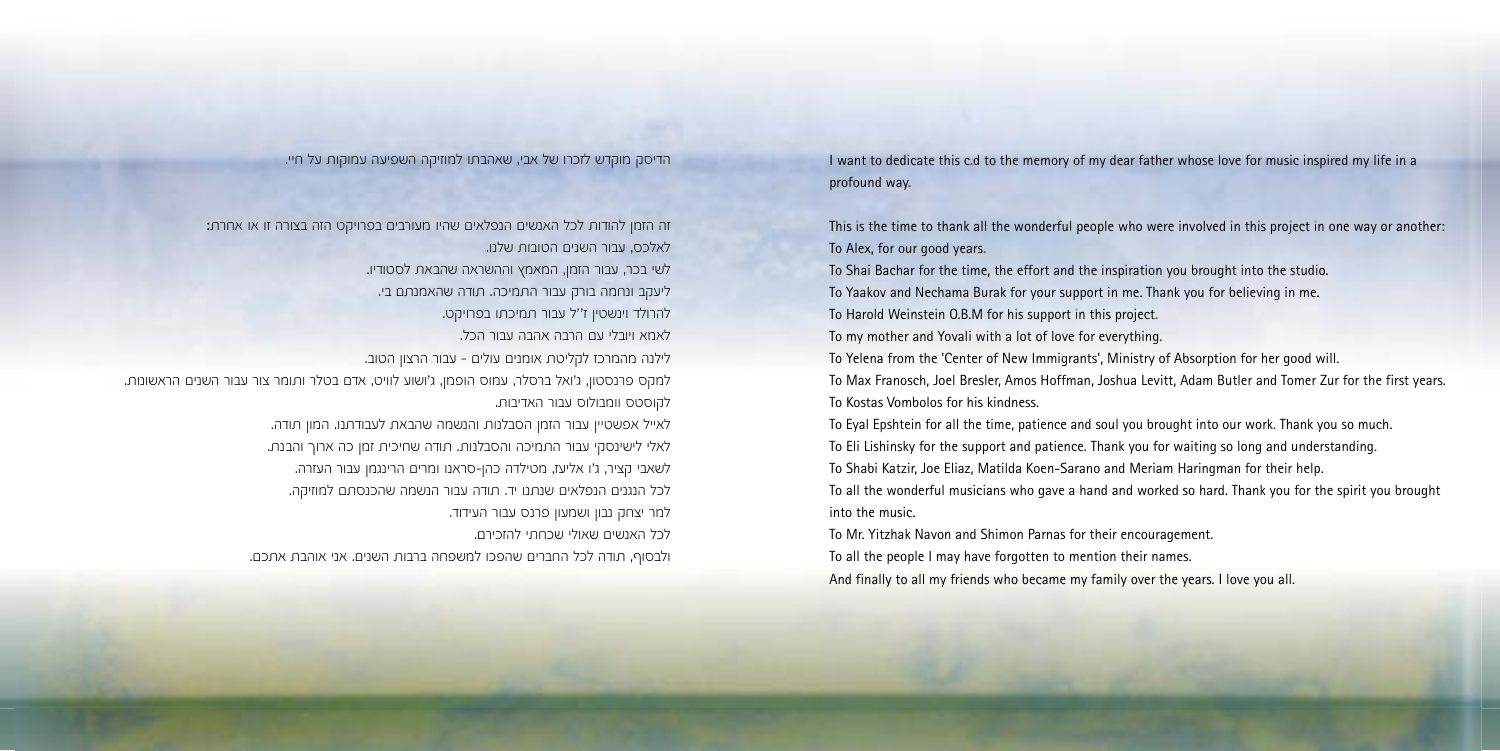## Ir me kero madre

Ir me kero madre a Yerushalayim A pizar las tierras I artarme d'eyas

En El me arimo yo En El m'asiguro yo En el Senyor de todo el mundo.

A Yerushalayim la veo d'enfrente Olvido mis ijos I mis parientes

I want to go to Jerusalem, mother Walk on the ground and be fed by it. I am leaning on him, I trust him, The Lord of all the Lord of all people. Jerusalem, whJerusalem, when I see her opposite me, I forget my chilforget my children and my parents.

אימא. רוצה אני ללכח לירושלים לפסוע על האדמה ולשבוע ממנה. אני נשען עליו, אני בוטח בו, באדון כל העולמים. ירושלים. כשאני רואה אוחה מנגד אני שוכח את ילדי וגם את קרובי.

O Drum set: Benny Koonyevsky סט תופים: בני קונייבסקי Chroussion: Seido Salifoski, Raguy Danziger כלי הקשה: סידו סליפוסקי, ראקי דנזיגר in ואל חו Bass: Emmanuel Mann חליל: סטיב גורו Flute: Steve Gorn Ud: George Mgrdichian עוד: ג'ורג מגרדיג'יאן Electric and Acoustic Violin: Joe Deninzon כינור חשמלי ואקוסטי: ג'ו דנימון הלידים: שי בכר Keyboard: Shai Bachar Computer programming: Shai Bachar תכנות מחשב: שי בכר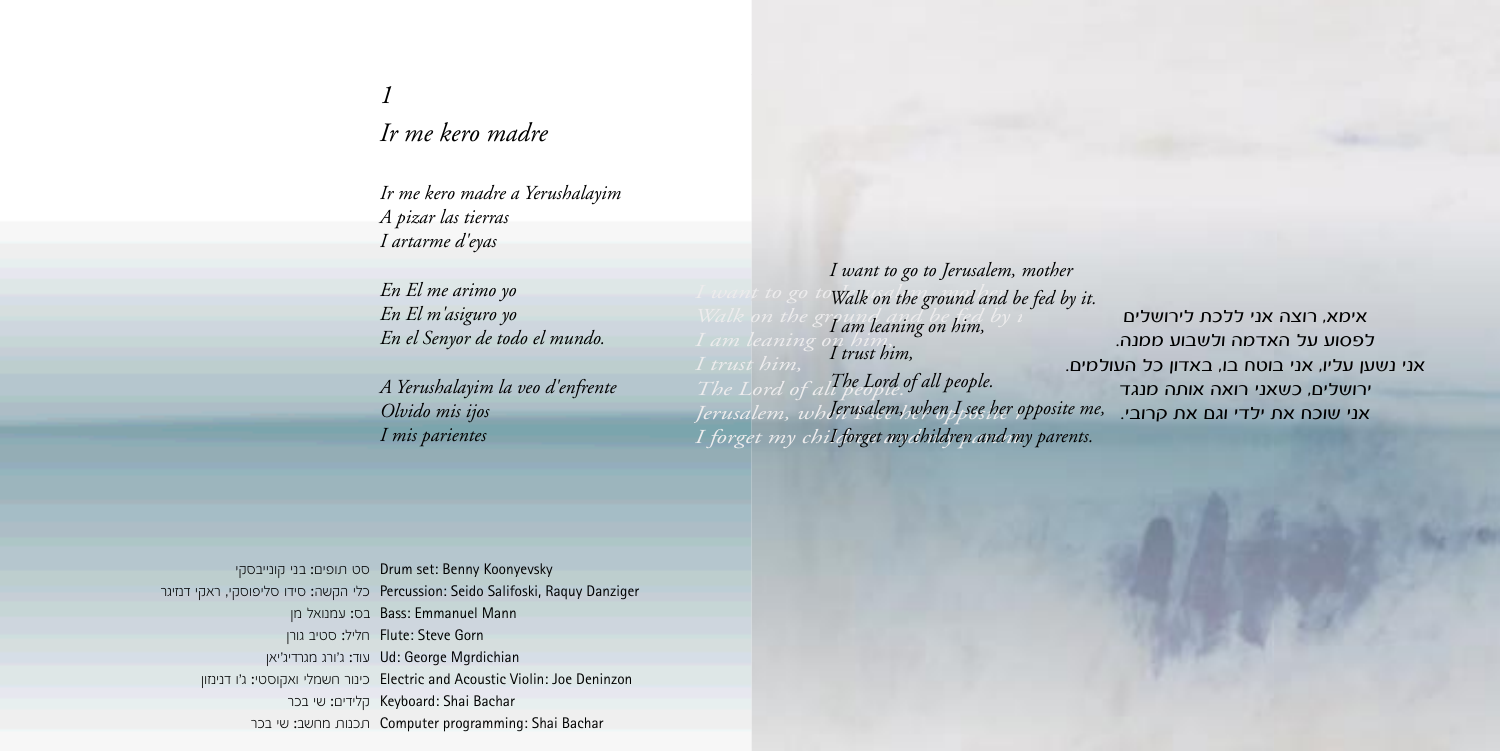# 2 Adio kerida

Tu madre kuando te pario I te kito al mundo Korason eya no te dio Para amar segundo

Adio, Adio kerida No kero la vida Me l'amargates tu

Va hushkate otro amor Aharva otras puertas Aspera otro pasion Ke para mi sos muerta.

O Drum set: Benny Koonyevsky סט תופים: בני קונייבסקי Percussion: Benny Koonyevsky,Raguy Danziger, Antonio Deviv כלי הקשה: בני קונייבסקי, ראקי דנזיגר, אנטוניו דביבו Bass: Emmanuel Mann בס: עמנואל מן Guitars: Alex Skolnick גיטרות: אלכס סקולניק o Solo Guitar: John La Barbera סולו גיטרה: ג'ון לה ברברה חליל: סטיב גורן Flute: Steve Gorn Uiolin: Joe Deninzon כינור: ג'ו דנימון הלידים: שי בכר Keyboard: Shai Bachar

כשאימא שלך ילדה והביאה אותך לעולם When your mother gave you to the world היא לא נתנה לך לב לאהבה שנייה. She did not give you a heart for a second love. להתראות יקירתי אני לא רוצה לחיות כי את מיררת לי את החיים. I don't want to live because you embittered my life. לכי חפשי אהבה אחרת Go and look for another love דפקי על דלתות אחרות Knock on other doors חכי לעוד אהבה עם תשוקה Wait for another passionate love בשבילי את מתה. As for me - you are dead.

Goodbye my dear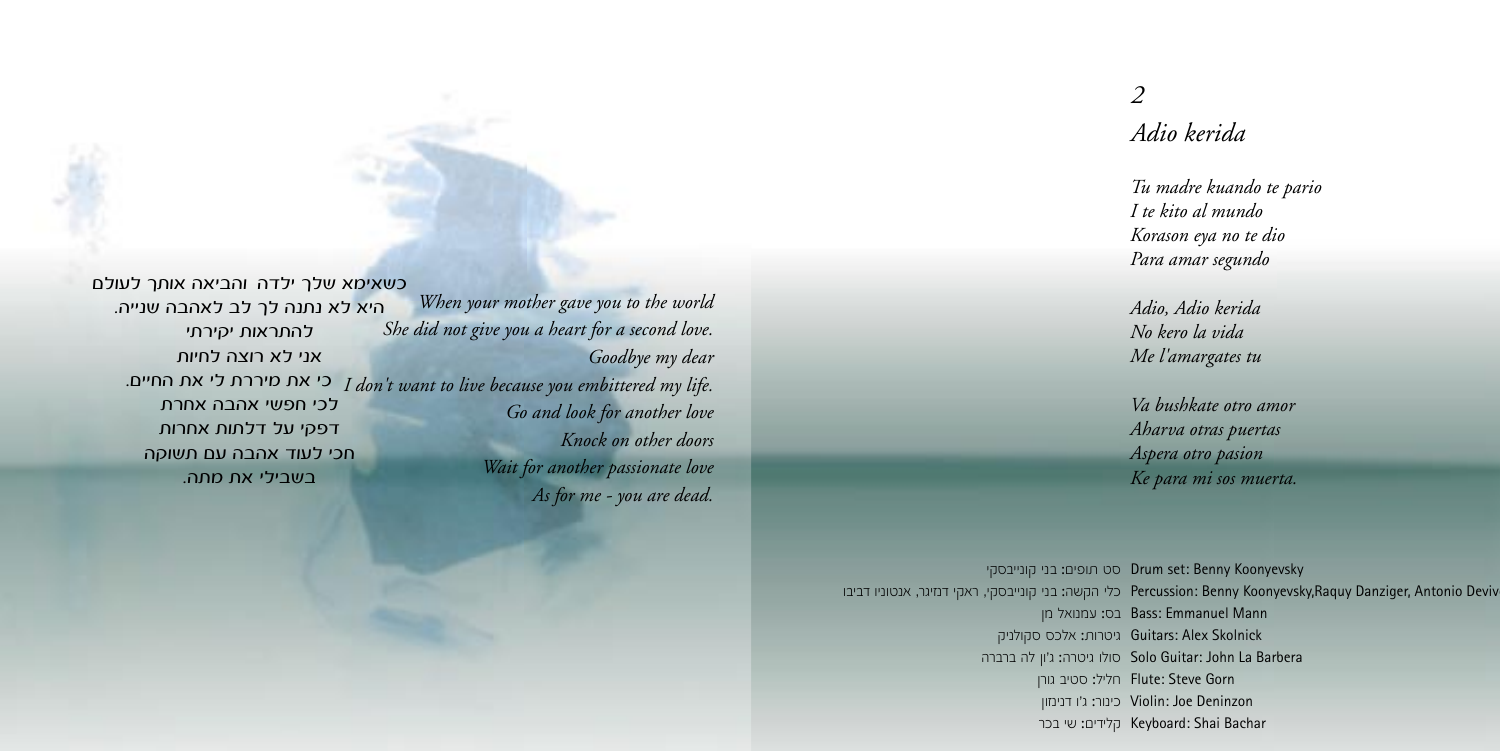# $\overline{\mathcal{E}}$  $Dicko$

Alevanta Djako En bodas i en berit No te amostres flako Ke tienes mushteris

Chalkidii de meana Yo les kanto sin kedar Me maneo komo un barko A mi va me vaman Diako

Mushteri de meana Kon entojos i parpar Yo me vo komo piola Para les yevar la bolsa

O Drum set: Benny Koonyevsky סט תופים: בני קונייבסקי Chroussion: Seido Salifoski, Raguy Danziger כלי הקשה: סידו סליפוסקי, ראקי דנזיגר Emmanuel Mann בס: עמנואל מן חליל: סטיב גורן Flute: Steve Gorn Ud: Omar Faruk Tekbilek עוד:עומר פארוק טקבילק Electric and Acoustic Violin: Joe Deninzon כינור חשמלי ואקוסטי: ג'ו דנימון הלידים: שי בכר Keyboard: Shai Bachar Computer programming: Shai Bachar

Get up Djako You've got weddings and 'Bris Milas' Don't look dispirited You've got customers at hand

> I conduct in the tavern I sing along without stopping Like a boat I rock to and fro Djako is what they call me.

If customers come along real swanky and wearing glasses I'll stick to them like a 'nudnik' to get some dough off of them.

תודה מיוחדת לקוסטס וומבולוס, יוון. Special thanks to Kostas Vombolos, Greece.

<mark>כן צ'חן בטובר</mark>נה", ואני וא<br>**תקום ג<sup>י</sup>קו בחתונות ובבריתות** אל תראה חולשה כשיש לה לקוחות מנצח בטברנה , אני אשיר להם ללא הפסקה אני מתנועע כמו סירה הם הוראים לי ג<sup>י</sup>מו. נה יוב אי ו כשהלקוחות בטברנה באים מתנדנדים עם משקפיים אני נדבק אליהם כמו -נו<del>ֹרוּ</del>יה - <sup>ב דיביק - אולי יו</sup> כדי לקחת מהם את הכסף.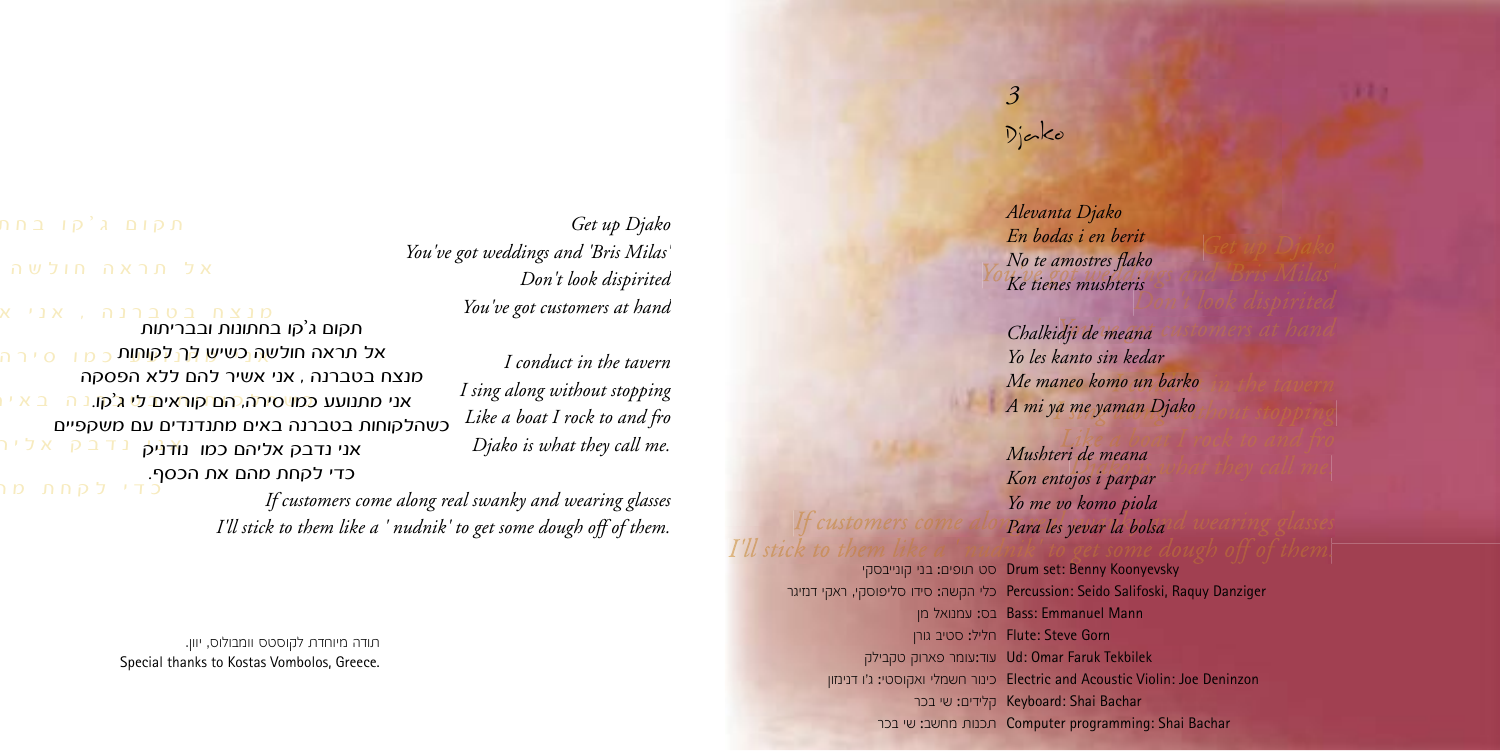# ‰Ó"·ÏÈ *Hamavdil*

בל יום וכ<mark>יל</mark> לילה.

סט תופים: בני קונייבסקי Drum set: Benny Koonyevsky כלי הקשה: סידו סליפוסקי, ראקי דמיגר Percussion: Seido Salifoski, Raquy Danziger בס: עמנואל מן Bass: Emmanuel Mann Ud: Nizar Rohana עוד: ניזר רוחנה רינור: ג'ו דנימון Violin: Joe Deninzon קלידים וסולו: שי בכר Keyboard & solo: Shai Bachar תכנות מחשב: שי בכר Computer programming: Shai Bachar

המבדיל בין קודש לחול חנואחינו הוא ימחול זרווינו ורספינו ירבה בחול וככוכבים בלילה.

אליהו הנב**לכבוד חמדת לבבי**<br>אליהו הנריא אליהו הנביא.

אקרא לאל עלי גומ**יי**  $\overline{a}$ כי שומר אחא בוקר וגם לי**<sup>אַק βי</mark>לי**</sup> יום פנה כצל חומר<sup>.</sup> אקרא לאל עלי גומר אמר שומר אתא בוקר וגם לילה.

<mark>מימיני מיכאל ומשמאלי גבריאל</mark> ועל ראשי שכינת אל כל יום וכל לילה. *echa derihael lderecha M derecha la A A la derecha Mihael I la iskierda Gavriel kavesa la sovre I* **Shehina** del Dio *Kada dia i kada noche.* 

**get** iskierda Gavriel **in I** *esa kav la sovre I Dio del Shehina .noche kada i dia Kada*

## *4*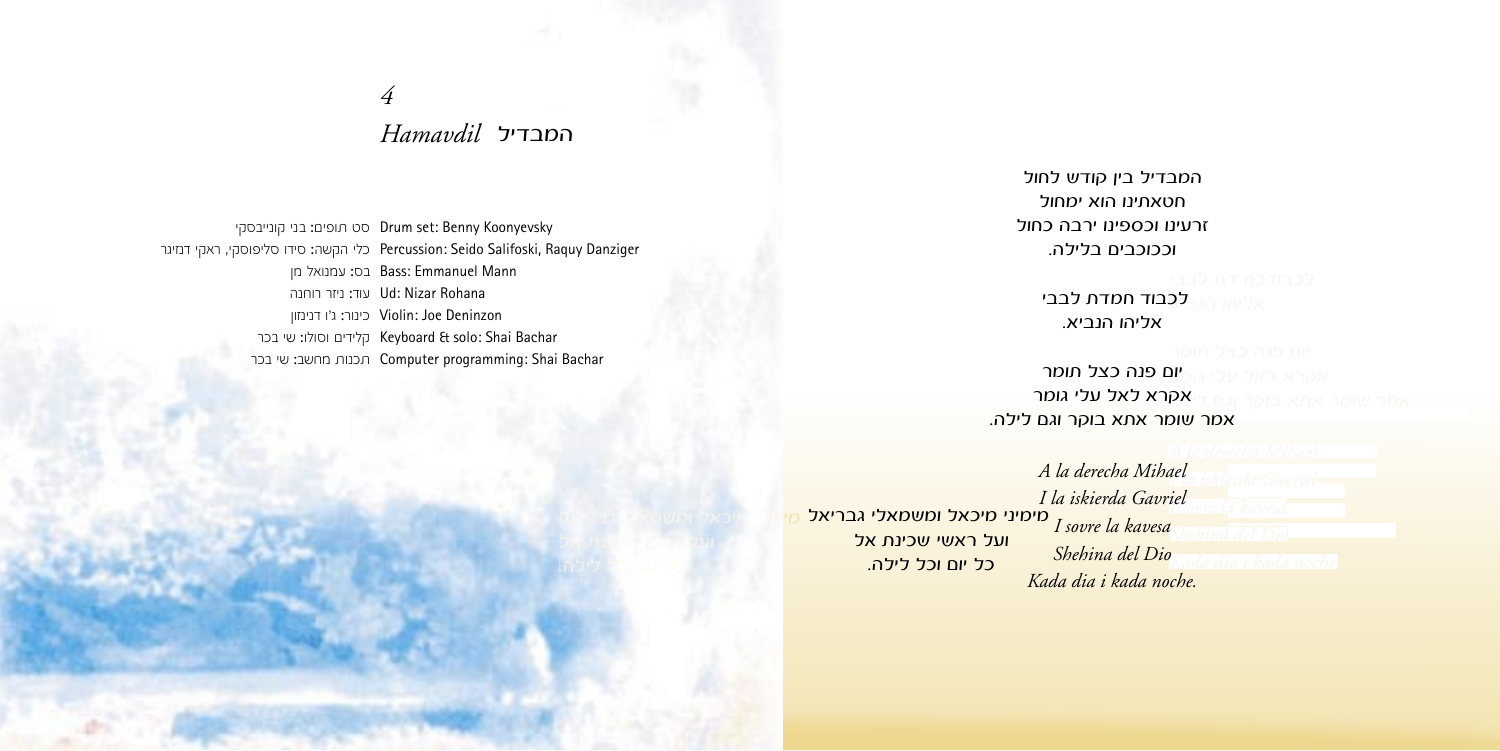# Auvoles

5

Arvoles yoran por luvias I muntanyas por ayres Ansi yoran los mis ojos Por ti kerida amante

Torno i digo ke va ser de mi En tierras ajenas yo me vo murir.

Blanka sos hlanko vistes Blanka la tu figura Blankas flores kaen de ti De la tu ermozura

Ven veras i ven veras Ven i veras veremos L'amor ke tenemos los dos Ven mos lo gozaremos.

Trees cry for rain And mountains for the wind And so my eyes weep העצים בוכים לגשם For you my dear sweetheart. וההריח לרוחוח ככה בוכות העיניים שלי עליך יקירתי. I ask again what will become of me I will die in a foreign land. אני חוזר ואומר מה יהיה איחי בארץ ניכר עלי למות. You are white and white you wear את לבנה ולבן את לובשת White is your figure לבנה היא צורחר פרחים לבנים נופלים ממך, מיופייך.′ Come and you will see בוא וחיראי. שנינו נראה

בואי נהנה מאהבתנו.

We will see Let's enjoy our love.

סט תופים: בני קונייבסקי Drum set: Benny Koonyevsky Percussion: Benny Koonyevsky, Eli Lishinsky, Raguy Danziger כלי הקשה: בני קונייבסקי, אלי לישינסקי, ראקי דנזיגר וון Bass: Emmanuel Mann Ud: Nizar Rohana עוד: ניזר רוחנה Violin: Joe Deninzon כינור: ג'ו דנימון הלידים: שי בכר Keyboard: Shai Bachar

s for the wind,  $weep$ ir sweetheart.

> at will become of me, foreign land.

and white you wear, igure, White flowers fall out from you, from your beauty. fall out from you, from your beauty.

will see,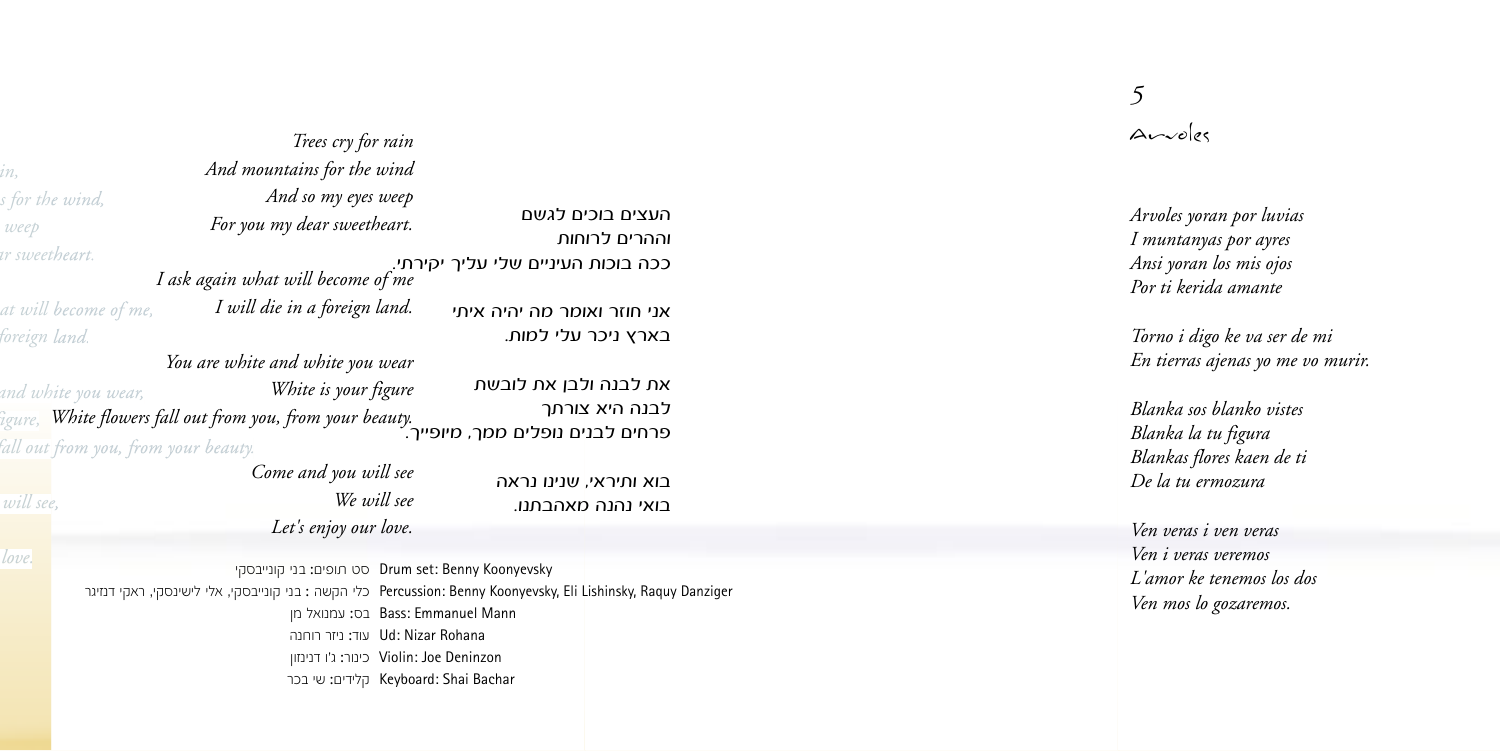# 6 La Serena

Si la mar era de leche Yo me aria peshkador Peshkaria mis dolores Kon palavrikas d'amor.

Dame la mano tu palomba Para suvir al tu nido Maldicha ke durmes sola Vengo a durmir kontigo.

No me mates kon kuchiyo Ni menos kon revolver Matame kon tus amores En tus brasos murire.

Percussion: Benny Koonyevsky כלי הקשה: בני קונייבסקי D ו Bass: Emmanuel Mann Guitars: Alex Skolnick גיטרות: אלכס סקולניק Violin: Joe Deninzon כינור: ג'ו דנימוו הלידים: שי בכר Keyboard: Shai Bachar

If the sea were made of milk אם הים היה עשוי מחלב דג את כאבי עם מילות אהבה

I would become a fisherman Fish my misery with words of love. Give me your hand my dove To climb to your nest תני לי את ידך יונתי

Cursed be you who sleep alone ארורה את כי את ישנה לבדך So I am coming to sleep with you. אני בא לישון איתך

> אל תהרגי אותי בסכין Don't kill me with a knife And even not with a gun הרגי אותי עם אהבתך Kill me with your love . So I will die in your arms. כדי שאמות בזרועותיך.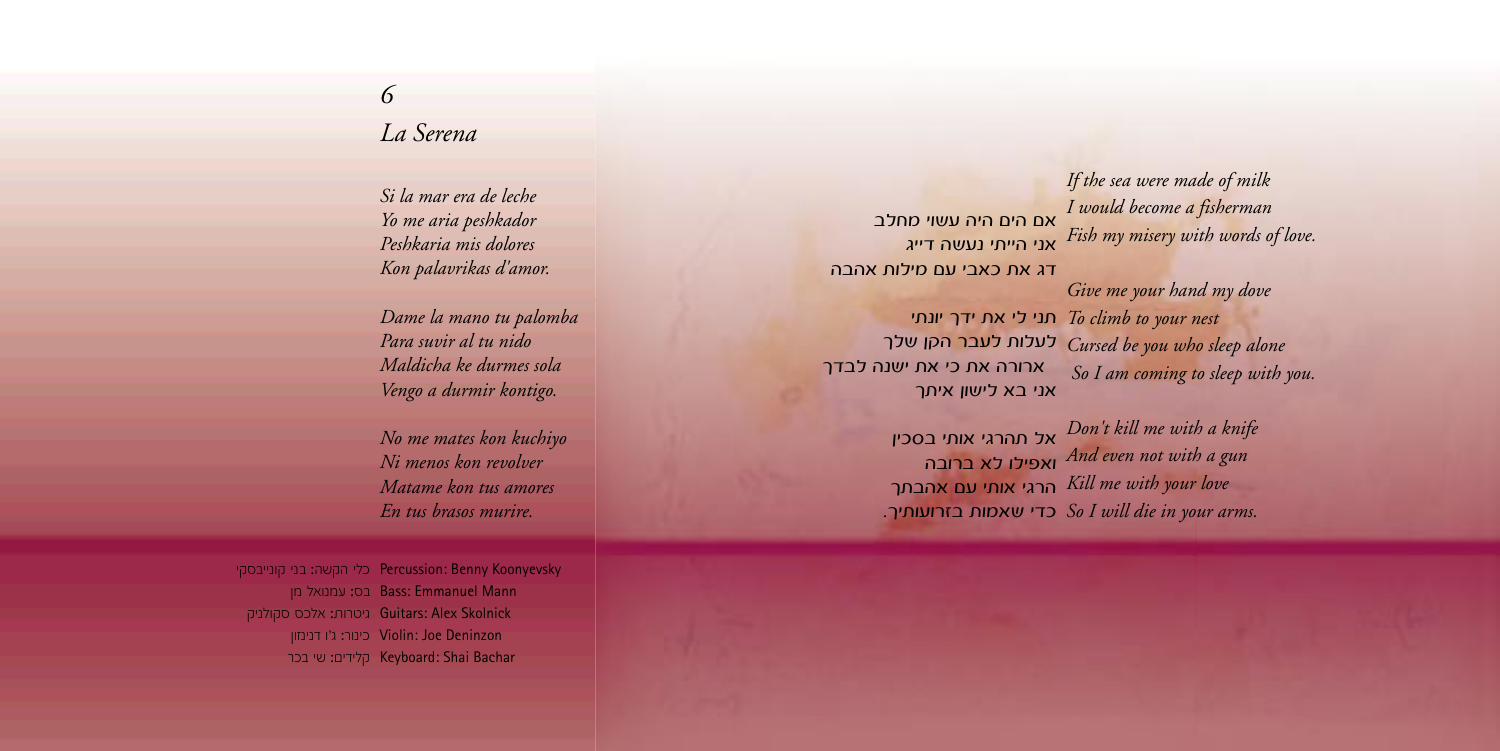נערה צעירה נמצאת בבית המרחץ לרושה ראדוח היכנסי לים והשיגי אוחו. היכנסי לים

הייחי נכנסח לים אם הייתי מקבלת אישור מהחותנת שלי Go into the sea and reach it. Go into the sea. היכנסי לים והשיגי אוחו. היכנסי לים I'll go into the sea if my mother-in-law allows it. <u>היא יצאה מהים אישה יפה</u> לבושה באדום ולבן. היא יצאה מהיח היא יצאה מהים. הכלה יצאה מריח המרחצ החתן כבר חיכה לה

היא יצאה מהיח בין הים לחול צמח עץ שקד היא יצאה מהיח

Go into the sea and reach it. Go into the sea. She came out of the sea as a beautiful woman בין הים לנהר צמח עץ חבושים Dressed in red and white. She came out of the sea. Between the sea and the river a quince tree sprouted. She came out of the sea. The bride came out of the 'Hamam', the groom already waited for her. She came out of the sea. Between the sea and the sand an almond tree sprouted,

She came out of the sea.

The young lass went into the 'Hamam'

Dressed in red

סט תופים: בני קונייבסקי Drum set: Benny Koonyevsky Percussion: Benny Koonyevsky כלי הקשה: בני קונייבסקי n ומחואל חו Bass: Emmanuel Mann Cuitars: Alex Skolnick , John La Barbera גיטרות: אלכס סקולניק, ג'ון לה ברברה חליל: סטיב גורו Flute: Steve Gorn Violin: Joe Deninzon כינור: ג'ו דנימוו הלידים: שי בכר Keyboard: Shai Bachar Computer programming: Shai Bachar תכנות מחשב: שי בכר

 $\mathcal{I}$ 

### Yes sestio de les neur

Muchachika esta en el banyo Vestida de kolorado Echate a la mar. Echate a la mar i alkansa – echate a la mar.

A la mar yo bien me echava Si la suegra lisensia me dava. Echate a la mar Echate a la mar i alkansa – echate a la mar.

Ya salio de la mar la galana Kon un vestido al i blanko – ya salio de la mar.

Entre la mar i el rio Mos kresio un arvol de bembrivo- va salio de la mar.

La novia ya salio del banyo El novio va la esta asperando- va salio de la mar.

Entre la mar i la arena Mos kresio un arvol de almendra- ya salio de la mar.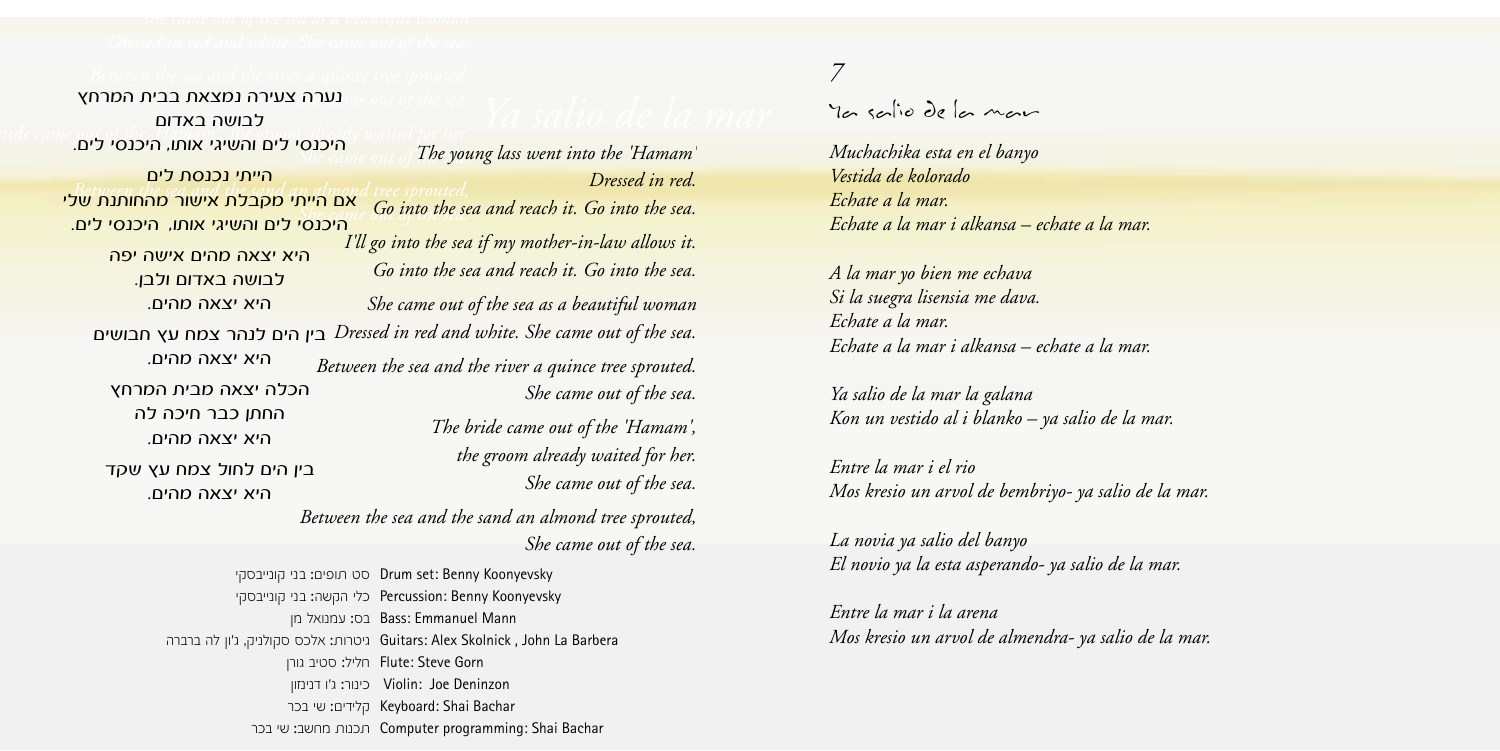La vida de peu el vaki

I'd give my life for a drink of Arak

את החיים נתתי לערק אני לא יכול לעזבו I am never sated from drinking No puedo yo desharlo<br>כי אני אוהב אותו כל כך.<br>Because I love it so much. De bever nunka me arti

I can't let go of it La vida do por el raki De tanto amarlo.

כשהוא נמצא בחבית אני לא מדבר עם אף אחד רשאני נגשיה שחוי אני נופל לאמבטיה של בוץ.

When it is in its barrel Kuando esta en el baril I don't speak with anybody No avlo con dingunos When I become drunk Kuando me ago kior kandil I fall into a bath of mud. Tomo banyos de lodo.

O Drum set: Benny Koonyevsky סט תופים: בני קונייבסקי Percussion: Benny Koonyevsky כלי הקשה: בני קונייבסקי Emmanuel Mann בס: עמנואל מן Cuitars: Alex Skolnick, Eli Lishinsky גיטרות: אלכס סקולניק, אלי לישינסקי חליל: סטיב גורן Flute: Steve Gorn Violin: Joe Deninzon כינור: ג'ו דנימון הלידים: שי בכר Keyboard: Shai Bachar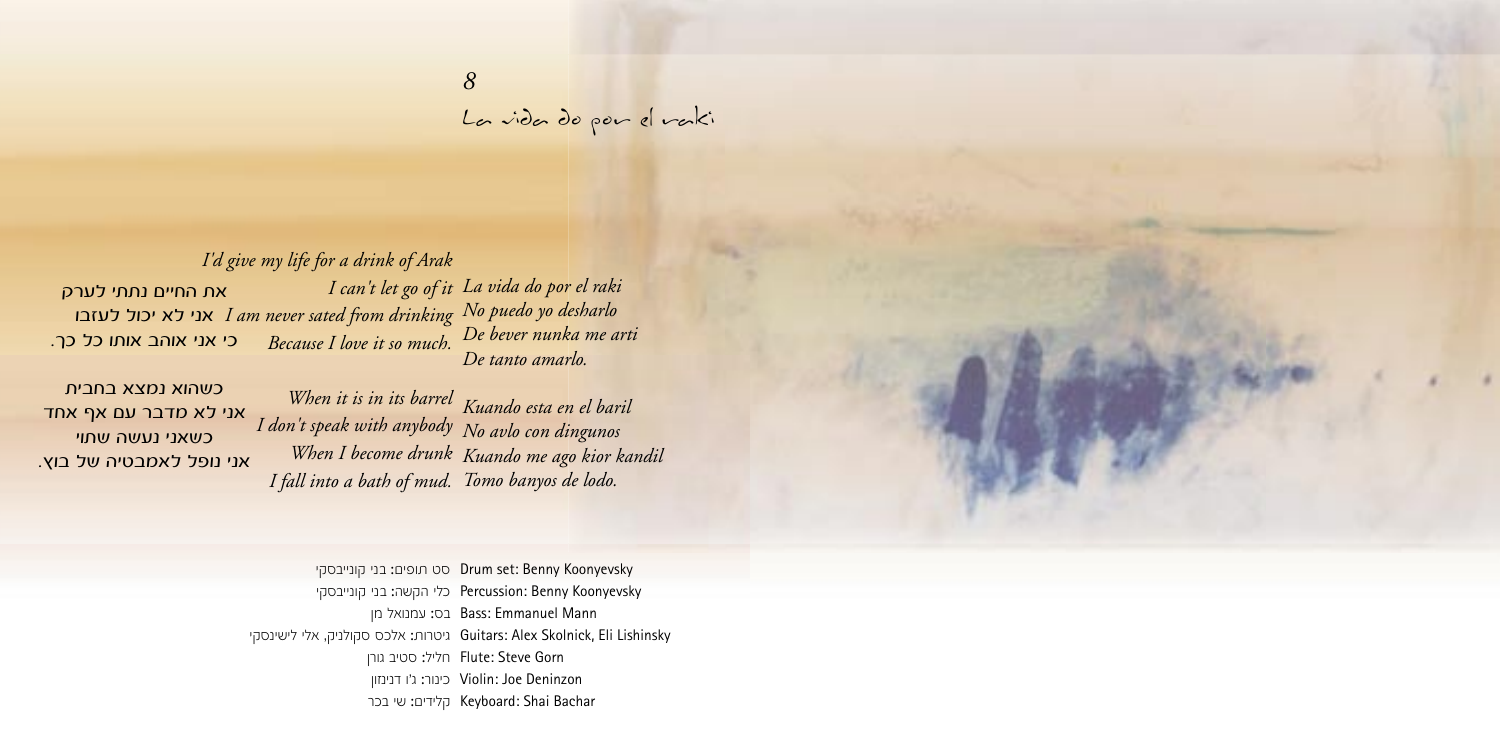10 Yigdal *Yigdal* 

9 צור משלו Tsur mishelo

צור משלו אכלנו ברכו אמוני שבענו והוחרנו כדבר אדוני. הזן את עולמו, רוענו אבינו אכלנו אח לחמו ויינו שחינו.

סט תופים: בני קונייבסקי Drum set: Benny Koonyevsky Percussion: Benny Koonvevsky, Eli Lishinsky כלי המשה: בני מונייבסמי. אלי לישינסמי Emmanuel Mann בס: עמנואל מן Ud: Nizar Rohana עוד: ריזר רוחנה גיטרה חשמלית: אלי לישינסקי Electric Guitar: Eli Lishinsky חליל וקלרינט: סטיב גורן Flute & Clarinet: Steve Gorn חצוצרה: פרנק לונדון Trumpet: Frank London Electric Violin: Joe Deninzon כינור חשמלי: ג'ו דנימוו הלידים: שי בכר Keyboard: Shai Bachar Computer programming: Shai Bachar תכנות מחשב: שי בכר

שיר זה מוקדש באהבה לאימי This song is dedicated with a lot of love to my mother.

> O Drum set: Benny Koonyevsky סט תופים: בני קונייבסקי D ו Eass: Emmanuel Mann Guitar: Alex Skolnick גיטרות: אלכס סקולניק Clarinet: Steve Gorn קלרינט: סטיב גורן הלידים: שי בכר Keyboard: Shai Bachar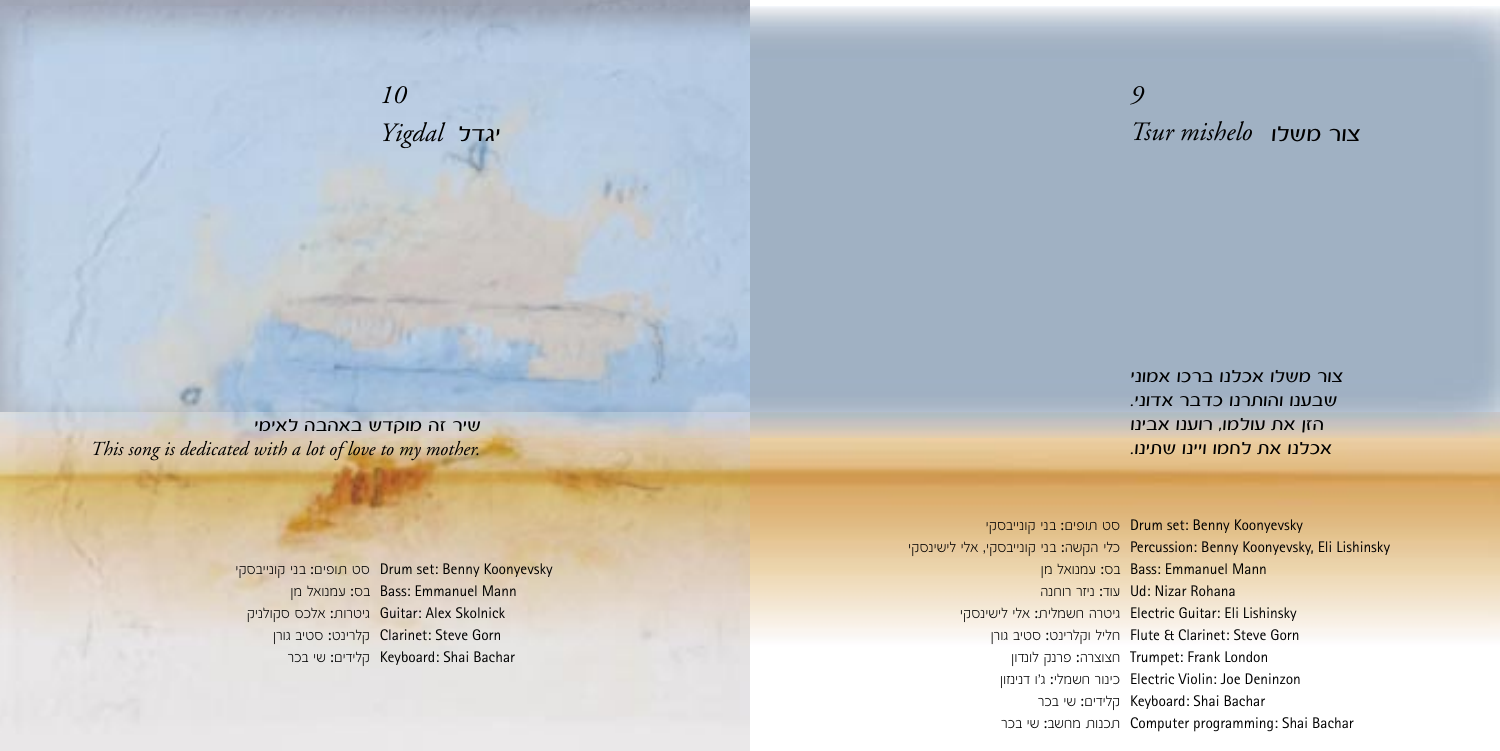When King Nimrod went to the fields To watch the sky and the stars He saw a holy light above the Jewish quarter Signaling that father Abraham was about to be born.

> Abraham our father, beloved father, Blessed father, Light of Israel.

When Terah's wife was pregnant Every morning he used to ask her: Why are you so pale? She already knew who was growing inside her.

כשהמלך נמרוד היה יוצא לשדה היה מסחכל על השמיים והכוכבים ראה אור קדוש בא מהרובע היהודי כשאברהם אבינו היה אמור להיוולד

אברהם אבינו, אב יקר, אב ברוך ואור לישראל.

כשאשתו של תרח היתה הרה בוקר בבוקרו הוא היה שואל אותה: מדוע חוורו פנייר? היא כבר ידעה על מי שצומח. בחוכה.

 $11$ Kuando el rey Nimrod



Kuando el rey Nimrod al kampo salia Mirava en el sielo i en la estreyeria Vido luz santa en la djuderia Ke avia de naser Avraam avinu.

Avram avinu, padre kerido, padre bendicho, luz de Israel.

La mujer de Terah kedo prenyada De dia en dia el le preguntava: Deke tenesh la kara tan demudada? Eya ya savia el bien ke tenia.

> סט תופים: בני קונייבסקי Drum set: Benny Koonyevsky Chroussion: Benny Koonyevsky, Raguy Danziger כלי הקשה: בני קונייבסקי, ראקי דנזיגר O Solo Dumbak: Seido Salifoski סולו דרבוקה: סידו סליפוסקי D 2 Dass: Emmanuel Mann גיטרות: אלכס סקולניק, אלי לישינסקי Guitars: Alex Skolnick, Eli Lishinsky Trumpet: Frank London חצוצרה: פרנק לונדוו Ce Deninzon כינור: ג'ו דנימון הלידים: שי בכר Keyboard: Shai Bachar ncun neuter programming: Shai Bachar -54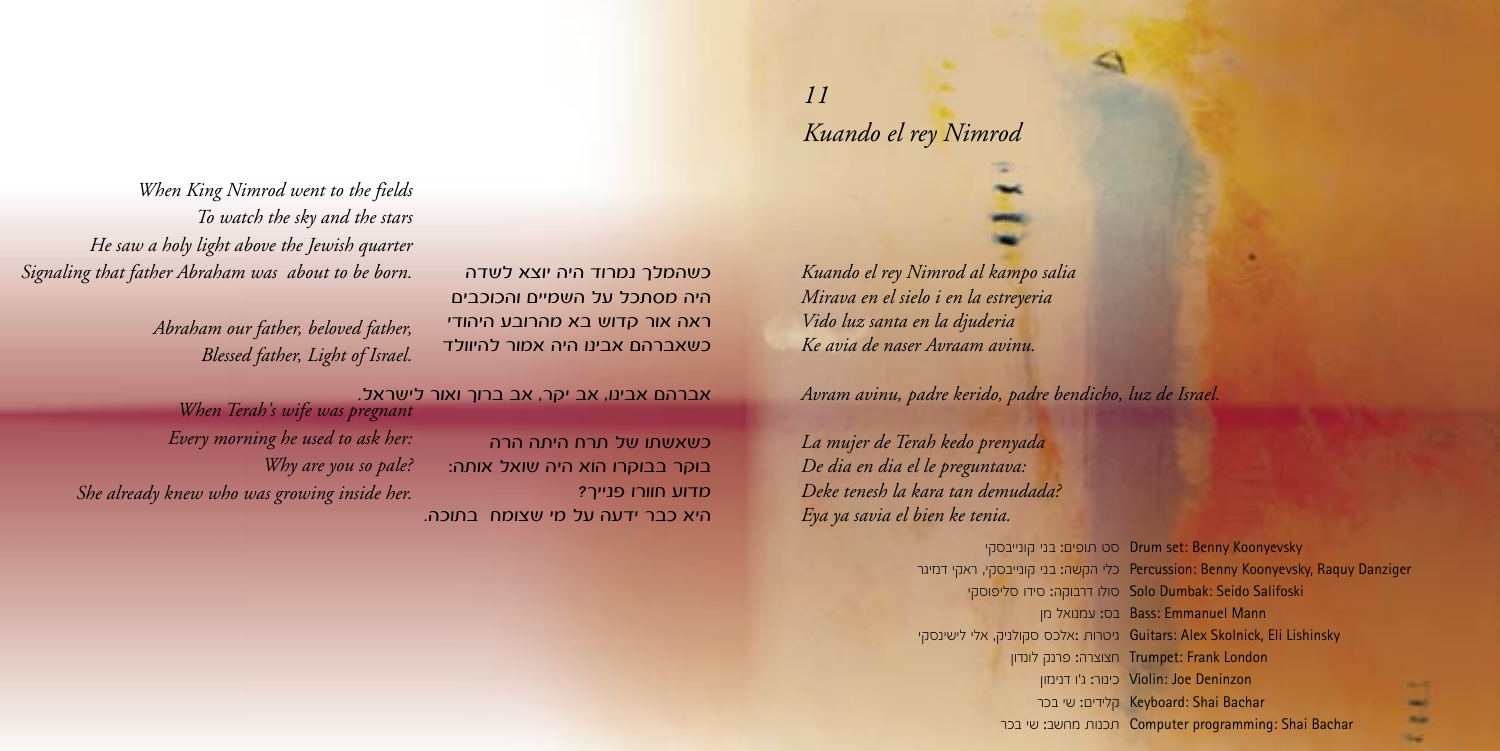$12$ Konolaroza

Like the rose in the garden And flowers that haven't bloomed Is a beautiful young girl At the moment of her death.

> It was a sad time that day When she was taken sick. Like a queen on her bed She fell ill and fainted away.

Komo la roza en la guerta I las flores sin avrir Ansi es una donzeya A las oras del murir.

כמו השושנה בגינה ופרחים שעוד לא פרחו היא נערה צעירה ויפה בשעת המוות שלה.

Tristes oras en el dia זה היה זמן עצוב Ke hazina ya kayo באותו היום כשהיא חלתה Komo la reyna en su lecho כמו מלכה Ta cayo se dezmayo. היא נפלה חולה והתעלפה על מיטתה.

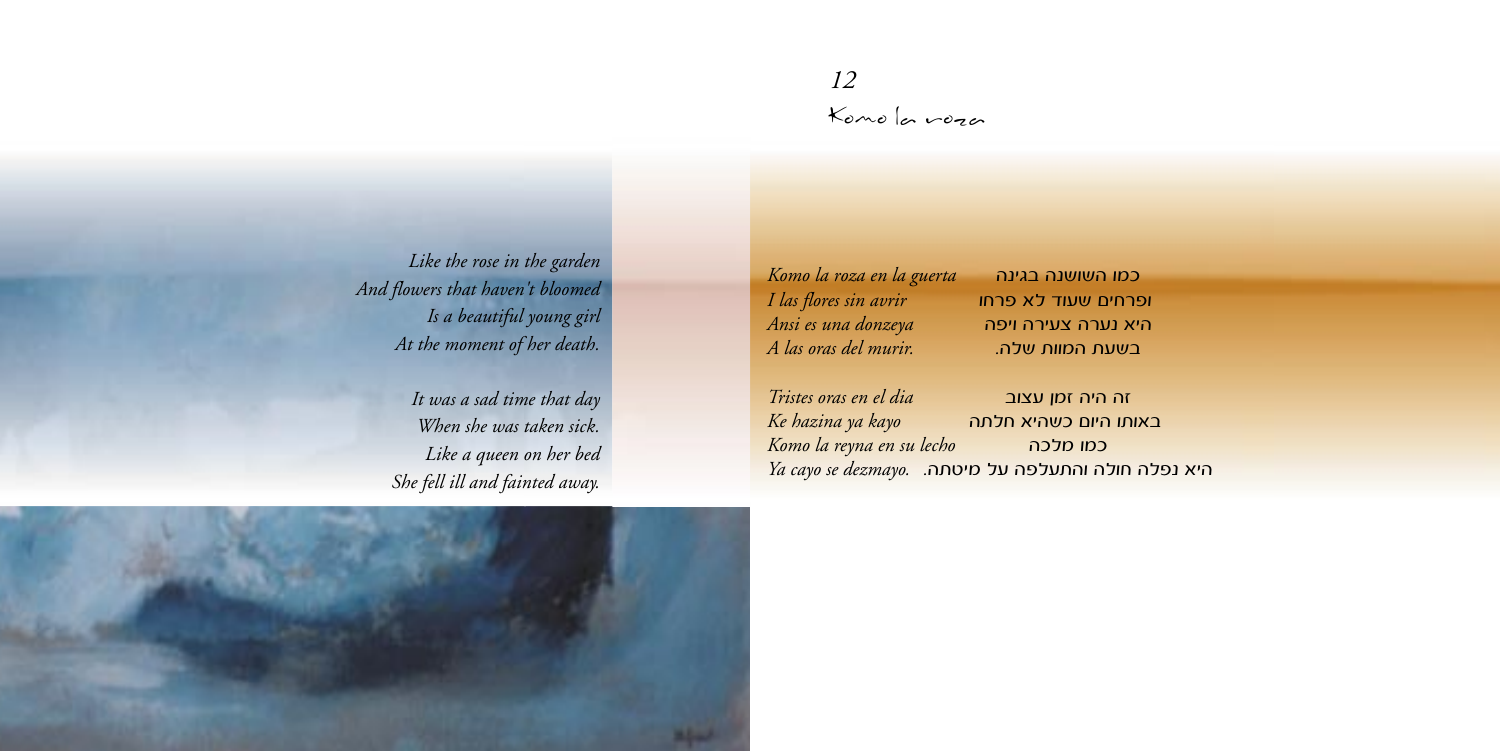Words and melodies: Traditional Espagnols", Issac Levy: "Chants-References: "Chants Judeo-Sephardis", Leon Algazi; "Antologia de liturgia Judeo-Espanola", Isaac Levy: "Vini Kantaremos", Matilda Koen-Sarano: Joe Eliaz Ladino spelling: from the quarterly "Aki Yerushalayim", Jerusalem Musical producer: Shai Bachar Co-producers: Ofri Eliaz and Alex Skolnick

Ofri Eliaz

Paramus, N.J.

Except the songs: "Yigdal": Shai Bachar, Ofri Eliaz and Alex Skolnick. "Kuando el rey Nimrod": Shai Bachar, "Komo la roza": Ofri Eliaz Translations and Janguage consultation: Joe Eliaz, Shabi Katzir and Matilda Koen-Sarano. English editing: Meriam Haringman Recorded at: Tedasko Studio.

Artsonick Studio, Queens, N.Y. Sound engineer: Eli Lishinsky Vocal recording at Across The Sea

Sound engineer: Eyal Epshtein Mixing: Eyal Epshtein and Ofri Eliaz Mixing engineer: Eyal Epshtein Mastering: Tali Katz, S.D.L Studio Graphic Design: Avigail Horowitz Paintings: Africa Coll Contact: ofrieliaz@hotmail.com www.ofrieliaz.com

Studio, Israel

Sound engineer: Phil Castellano Sound Spa Studio, Elizabeth, N.J. Sound engineer: Steve Cutis

Producer: Ofri Eliaz Arrangements: Shai Bachar and

hnu יולים ולחנים: חהורוח: "רוחנסוח ושירי עם ספרדייח". יצחק לוי; "רומנסות מספרד", לאון אלמי; ״אנתולוגיה של חזנות ספרדית״, יצחק לוי; "ויני קאנטארמוס", מתילדה כהן-סראנו: ג'ו אליעז יום הלאדינו על פי הררעוו ''אהי ירושלים'' הפקה מוזיקלית: שי בכר עוזרי הפקה: עופרי אליעז ואלכס סהולניה מפיקה: עופרי אליעז עיבודים: שי בכר ועופרי אליעז מלבד השירים: "יגדל": שי בכר, עופרי אליעז ואלכס סקולניק

": שי בכר "Kuando el rey Nimrod"

"Komo la roza"<sup>.</sup> וטסרי אליוט תרגומים ויעוץ לשוני: ג'ו אליעז, שאבי קציר ומתילדה כהן-סראנו Unitra xirà: עריכם אנגלים: הוהלט ראולפרי: Tedasko Studio. Paramus, N.J. טכנאי הקלטה: פיל קסטלנו Sound Spa Studio, Elizabeth, N.J. טכנאי הקלטה: סטיב קיוטיס Artsonick Studio, Queens, N.Y. טכנאי הקלטה: אלי לישינסקי הקלטות שירה: אייל אפשטיין, סטודיו מול היח. ישראל

מיקסים: אייל אפשטיין ועופרי אליעז

טכנאי מיקסים: אייל אפשטיין מאסטרינג: טלי כץ, אולפני אס.די.אל עיצוב גראפי: אביגיל הורוביץ ציורים: אפריקה קול ofrieliaz@hotmail.com :העיר www.ofrieliaz.com